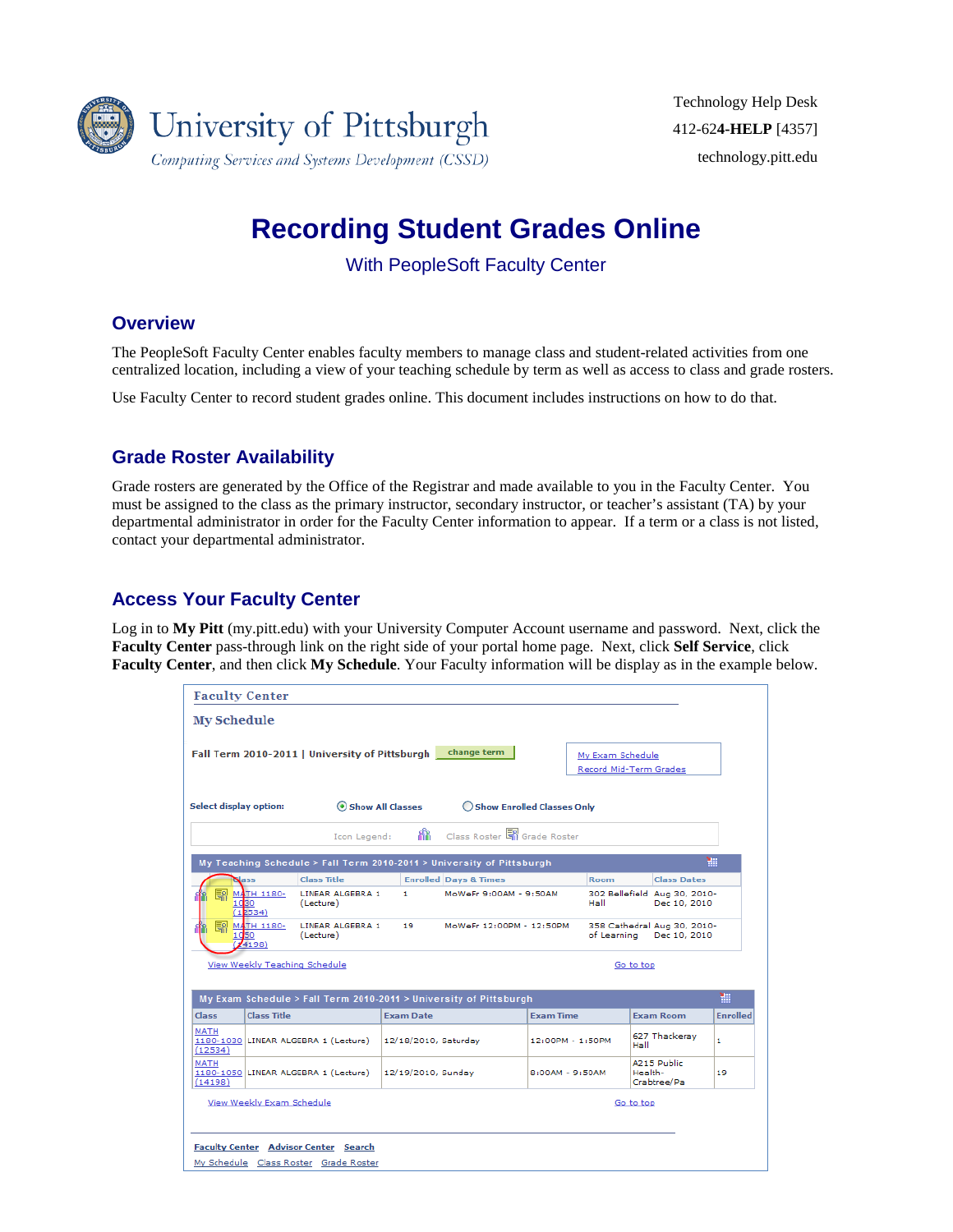# **Select a Term**

The latest term for which you are assigned as an instructor is displayed. To select another **term**, click **Change Term**. If a term is not listed, contact your departmental administrator.

1. Select the term and click **Continue**.

|   | <b>Faculty Center</b>              |                          |          |
|---|------------------------------------|--------------------------|----------|
|   | <b>Select Term</b>                 |                          |          |
|   |                                    |                          | CONTINUE |
|   | Select a term then click Continue. |                          |          |
|   | <b>Term</b>                        | <b>Institution</b>       |          |
|   | Spring Term 2010-2011              | University of Pittsburgh |          |
| ⊙ | Fall Term 2010-2011                | University of Pittsburgh |          |
|   |                                    |                          | CONTINUE |

#### **Access a Grade Roster**

Click the **Grade Roster** subtab at the top of the page or  $\frac{1}{2}$  next to the class for which you wish to enter grades.

| <b>Faculty Center</b> | <b>Advisor Center</b> | Search       |
|-----------------------|-----------------------|--------------|
| my schedule           | class roster          | grade roster |

If the grade roster icon does not appear beside a class in which you are the designated instructor, please verify that the appropriate term is selected. If a class is missing from the **My Teaching Schedule** list, contact your departmental administrator.

| <b>Select display option:</b>     | Show All Classes              |     | ◯ Show Enrolled Classes Only                                          |                          |                                              |
|-----------------------------------|-------------------------------|-----|-----------------------------------------------------------------------|--------------------------|----------------------------------------------|
|                                   | Icon Legend:                  | 88. | Class Roster <b>S</b> Grade Roster                                    |                          |                                              |
|                                   |                               |     | My Teaching Schedule > Fall Term 2010-2011 > University of Pittsburgh |                          | 讍                                            |
| Class                             | <b>Class Title</b>            |     | <b>Enrolled Days &amp; Times</b>                                      | <b>Room</b>              | <b>Class Dates</b>                           |
| R<br><b>ATH 1180-</b><br>(2534)   | LINEAR ALGEBRA 1<br>(Lecture) | 1.  | MoWeFr 9:00AM - 9:50AM                                                | Hall                     | 302 Bellefield Aug 30, 2010-<br>Dec 10, 2010 |
| 團<br><b>MATH 1180-</b><br>(14198) | LINEAR ALGEBRA 1<br>(Lecture) | 19  | MoWeFr 12:00PM - 12:50PM                                              | of Learning Dec 10, 2010 | 358 Cathedral Aug 30, 2010-                  |
| View Weekly Teaching Schedule     |                               |     |                                                                       | Go to top                |                                              |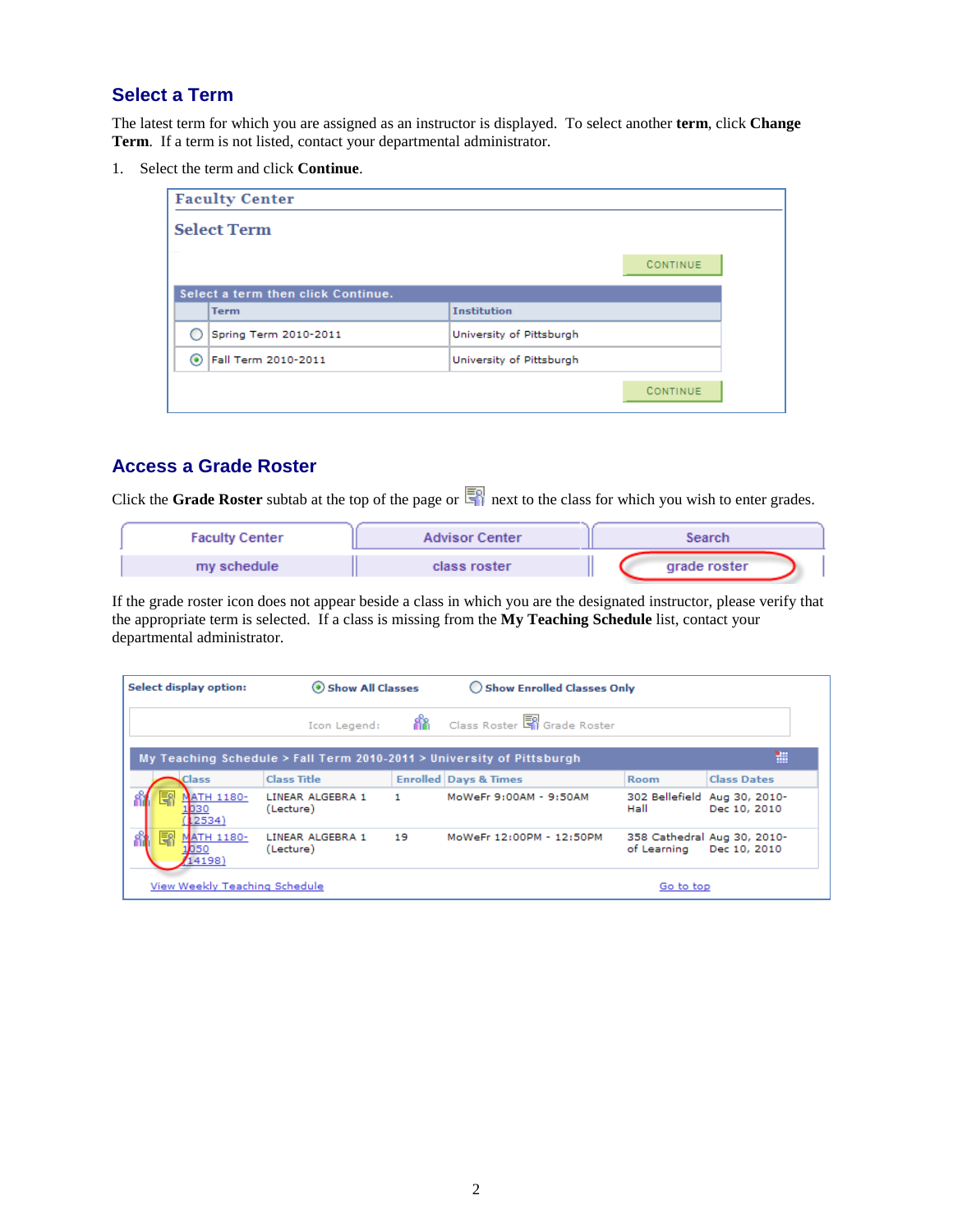## **Review the Grade Roster**

The top section of the **Grade Roster** includes meeting information, display options, and the roster status. Below that, the students enrolled in the class are listed in alphabetical order.

| <b>Grade Roster</b>                                                                   |                                    |                                                 |                             |      |
|---------------------------------------------------------------------------------------|------------------------------------|-------------------------------------------------|-----------------------------|------|
|                                                                                       |                                    |                                                 | <b>View FERPA Statement</b> |      |
| Fall Term 2010-2011   Academic Term   University of Pittsburgh   Undergraduate        |                                    |                                                 |                             |      |
| MATH 1180 - 1050 (14198)<br>▽<br>LINEAR ALGEBRA 1 (Lecture)                           | change class                       |                                                 |                             |      |
| <b>Days and Times</b>                                                                 | <b>Room</b>                        | <b>Instructor</b>                               | <b>Dates</b>                |      |
| MoWeFr 12:00PM-<br>12:50PM                                                            | 358 Cathedral of<br>Learning       | Pittsburgh Faculty                              | 08/30/2010 -<br>12/10/2010  |      |
| <b>Display Options:</b><br>*Grade Roster Type<br>Display Unassigned Roster Grade Only | $\checkmark$<br><b>Final Grade</b> | <b>Grade Roster Action:</b><br>*Approval Status | ×<br>Not Reviewed           | save |

In the class header:

- Click the class title to view the **Class Detail** page. Class Detail includes course summary information, enrollment and meeting information, seating details, and the course description.
- Click **Change Class** to return to My Class Schedule to view another roster for this term or to change the term and view more classes that you are assigned to teach.

*Display Options:*

| <b>Grade Roster Type</b>  | Displays Final Grade, which is the only option. Do not change this field.    |
|---------------------------|------------------------------------------------------------------------------|
| Display Unassigned        | Check this box to view only the students who have not been assigned a grade. |
| <b>Roster Grades Only</b> | This feature is helpful when grading large classes.                          |

*Grade Roster Action:*

| <b>Approval status</b> | Displays the approval status of the roster.                                                                                                                                                                                                                                                                                                       |
|------------------------|---------------------------------------------------------------------------------------------------------------------------------------------------------------------------------------------------------------------------------------------------------------------------------------------------------------------------------------------------|
|                        | <i>Not Reviewed</i> is the preliminary roster status where grades can be<br>٠<br>entered and updated.<br>In <i>Ready for Review</i> status, all students have been graded and no<br>$\bullet$<br>changes can be made.<br><i>Approved</i> means that the roster is in its final status, ready to be posted<br>٠<br>by the Office of the Registrar. |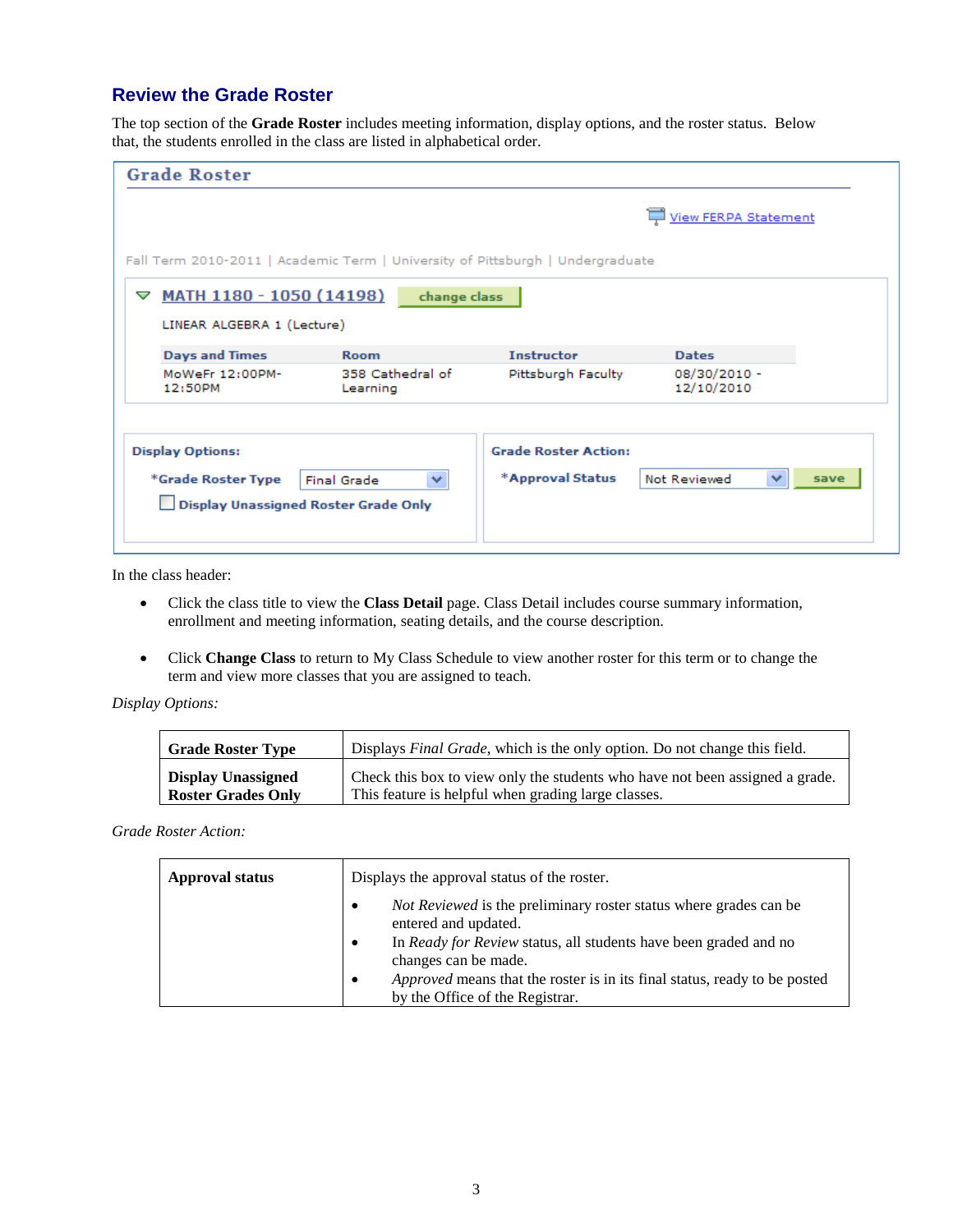## **Enter Student Grades**

The students are listed in alphabetical order on the roster, but click any column title to sort the list by that field. Click the title twice to sort in descending order by that field.

Select the student's grade from the **Roster Grade** drop**-**down menu, and then click **Save**.

|            | <b>Student Grade</b>                              | F                                        |                     |                         |              |                                              |                          |
|------------|---------------------------------------------------|------------------------------------------|---------------------|-------------------------|--------------|----------------------------------------------|--------------------------|
|            | ID                                                | Name                                     | Roster<br>Grade     | Official Grade<br>Grade | <b>Basis</b> | <b>Program and Plan</b>                      | Level                    |
|            |                                                   | 1 3677275 Student, Pittsburgh A          | Y                   |                         | LG           | School of Arts and Sciences -<br>Mathematics | Freshman                 |
| Select All | View All   Download<br>Clear All<br>$\checkmark$  | <- add this grade to selected students   |                     |                         |              |                                              | Printer Friendly Version |
|            | notify selected students<br><b>Faculty Center</b> | <b>Advisor Center</b><br>Search          | notify all students |                         |              |                                              | <b>SAVE</b>              |
|            |                                                   | My Schedule Class Roster<br>Grade Roster |                     |                         |              |                                              |                          |

Please reference University grading policies as needed. Click the drop-down arrow to select a valid value. Only valid values can be accepted in the roster grade box, as defined by the grading basis. The selected value will be displayed as the **Official Grade** after the roster has been posted. Valid letter grade values are shown as follows:

| Grade       | <b>Description</b> | <b>Grade</b>  | <b>Description</b> | Grade | <b>Description</b>     |
|-------------|--------------------|---------------|--------------------|-------|------------------------|
| A           | Superior           | C             | Adequate           | G     | Unfinished course work |
| ${\bf A}$ - | A-                 | $C-$          | $C-$               |       | Incomplete             |
| $B+$        | $B+$               | $\mathbf{D}+$ | $D+$               |       |                        |
| В           | <b>Meritorious</b> | D             | Minimal            |       |                        |
| В-          | B-                 | D-            | D-                 |       |                        |

| Add this grade to<br>selected students | Click a box to the left of the student roster number to select that student or use<br>Select All to check the box beside every student on the roster.                                                                                                                                                   |
|----------------------------------------|---------------------------------------------------------------------------------------------------------------------------------------------------------------------------------------------------------------------------------------------------------------------------------------------------------|
|                                        | Then select a grade from the drop down-menu. Click Add this grade to<br>selected students to automatically assign that grade to the students selected.                                                                                                                                                  |
|                                        | <i>Note:</i> This function does <b>NOT</b> apply to the following:<br>classes that offer both the standard Letter Grade option and the<br>Satisfactory No-Credit option (LG/SNC)<br>classes that offer both the Letter Grade option and the<br>$\bullet$<br>Honors/Satisfactory/Unsatisfactory (LG/HSU) |
| <b>Notify selected students</b>        | Click a box to the left of the student roster number to select that student. Then<br>use this button to send an email to that selected group.                                                                                                                                                           |
| <b>Notify all students</b>             | Click this button to send an email to all students in the roster.                                                                                                                                                                                                                                       |

**Note:** *Remember to save your work periodically as you enter grades and to save your work before you close the file. This is especially important for large grade rosters.*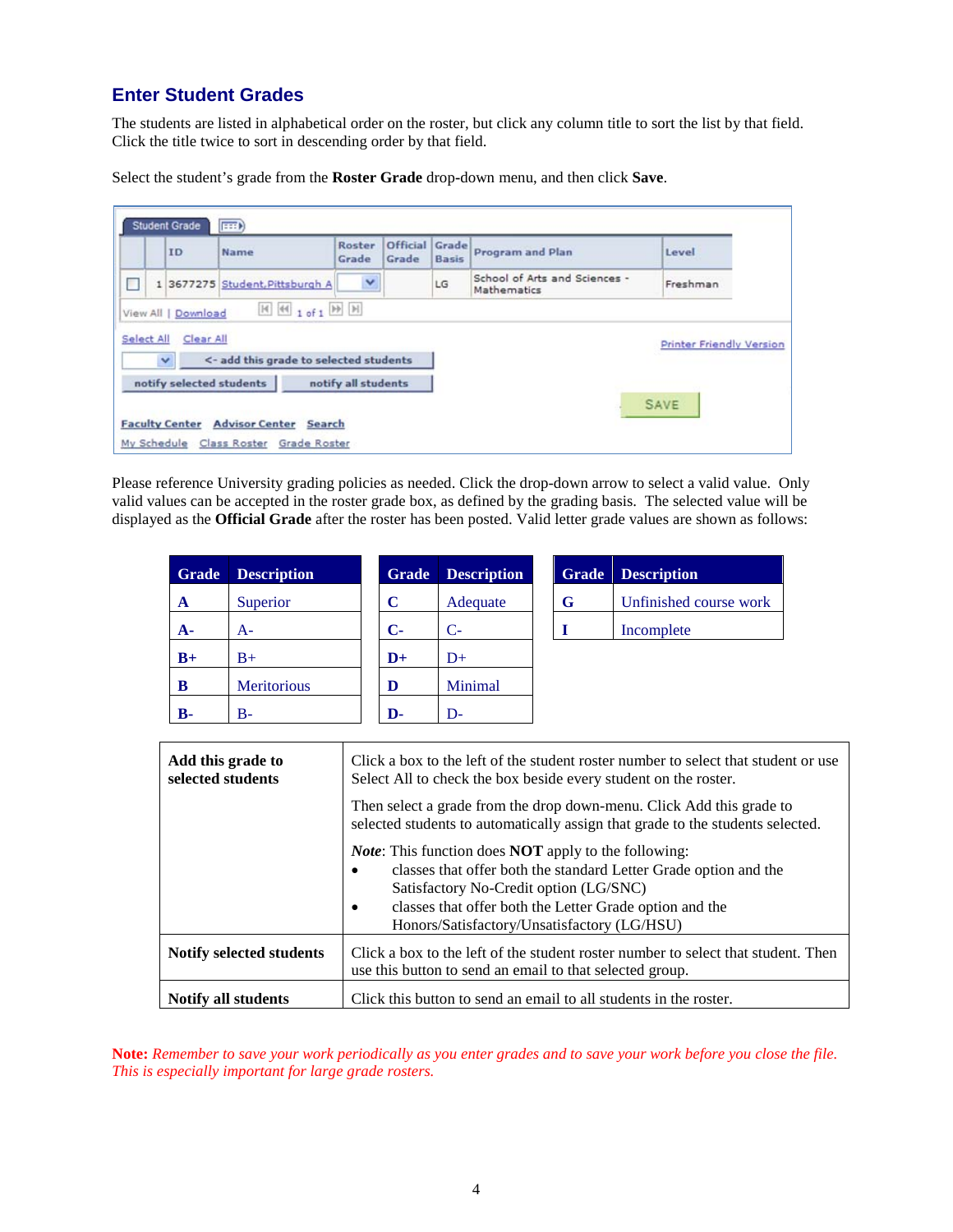## **Approve the Roster**

When grade rosters are generated, the initial approval status is **Not Reviewed**, where grades can be entered and updated. The other status options are *Ready for Review* when grades have been entered and the roster is pending approval by the primary instructor and *Approved* where grades have been entered for all students, the roster was approved by the primary instructor, and it is ready to be posted by the Office of the Registrar

Follow these steps to approve a grade roster:

- 1. In **Not Reviewed** status, continue to add and update student grades.
- 2. When finished entering grades for all students on the roster, select the appropriate approval status:
	- a. For teaching assistants, select **Ready for Review**.
	- b. For Instructors, select **Approved**.

**Note:** *Approved is only an available option for the primary class instructor and placing the roster in Approved status and saving the file is equivalent to signing off on your roster.*

- 3. Click **Save**. When the save process completes, **Saved** temporarily appears at the top right corner of your screen. Check to make sure no error messages display after you click **Save**.
- 4. You can confirm that your changes were saved by verifying the following:
	- a. The **Approval Status** field displays **Approved.**

b. The **Roster Grade** field displays grades and can no longer be edited.

| Grade | Roster   Official   Grade  <br>Grade | Basis | <b>Program and Plan</b>                                     | Level  |
|-------|--------------------------------------|-------|-------------------------------------------------------------|--------|
| Α     |                                      | LG    | Sch Hlth & Rehabilitation Scs -<br><b>Athletic Training</b> | Senior |
| A     |                                      | LG    | Sch Hlth & Rehabilitation Scs -<br><b>Athletic Training</b> | Senior |

#### **IMPORTANT GRADE PROCESSING NOTES**

As a reminder, the University has an 'official grade deadline' for each session and/or term (please see Academic Calendar); however, the grade posting process begins at an earlier date. **Grade posting will begin the same day that rosters have been made available for grading.** The posting process will initiate after 11:59 p.m. for those rosters that are in **Approved** status Sunday through Friday. This means that all rosters in **Approved** status are subject to being posted even **before** the final grading deadline. If you need to change a grade roster after you have approved it, you will need to change it before 11:59 p.m. that same day except for Saturday. To do so, change the roster status to **Not Reviewed** and make your changes. When finished, change the status back to **Approved**  (Remember to press the **SAVE** button, bottom left corner of screen) and grades will be posted that night (excluding Saturday). Once the roster is **posted**, changes can only be made by submitting a **Grade Change** form to the Registrar's Office after it has been approved by the dean of the academic center offering the course. Please see [University Policy 09-01-04 Grade Changes.](http://www.bc.pitt.edu/policies/policy/09/09-01-04.html)

**If you require training for entering grades, please contact the Registrar's Office at your campus.**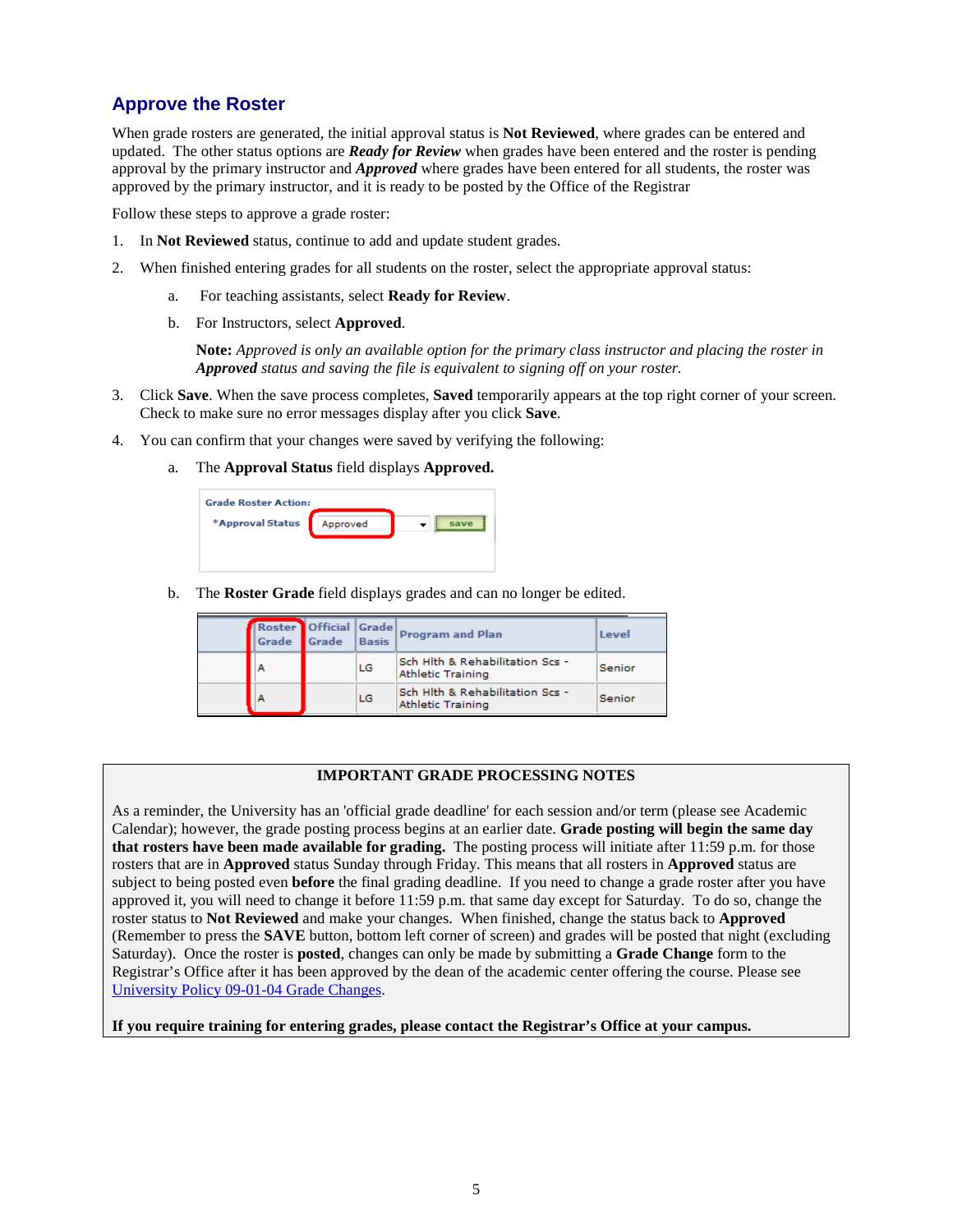**Note:** *After the roster has been posted by the Office of the Registrar, Posted will display next to the Approval Status field. In addition, a new Status column containing the word Posted will display next to each row in the Student Grade table.*



### **Helpful Hints**

#### **Issue: Grade Roster is missing**

Access the class roster through Faculty Center. If your class roster is missing as well, then you have not been assigned to the class as an instructor. Contact your departmental administrator.

If you can access your class roster but not the grade roster for a specific class, please have your departmental administrator confirm that you have either 'Grade' or 'Approve' access on the class meetings page of the class. If you have 'Grade' or 'Approve' access and you still cannot see the grade roster, the grade roster may not have been generated by the Office of the Registrar. Please contact the Office of the Registrar at your campus for assistance.

#### **Issue: Student is missing on Grade Roster**

The student may have dropped the class. This can be verified by checking the drop-down on the Class Roster page. Contact the Office of the Registrar if you need assistance.

#### **Issue: Grade basis displayed on the roster is incorrect**

If a student's grade basis is incorrect, contact the Office of the Registrar at your campus. You will only be able to select a valid value as determined by the grading basis defined during enrollment for that student. Most students are graded using the letter grade (LG) basis. The valid grade values for the LG basis are shown as follows:

| <b>Grade</b> | <b>Description</b> | <b>Grade</b>  | <b>Description</b>        |
|--------------|--------------------|---------------|---------------------------|
| $A+$         | $A+$               | $\mathbf{C}$  | $C-$                      |
| A            | Superior           | $\mathbf{D}+$ | $D+$                      |
| $A -$        | А-                 | D             | Minimal                   |
| $B+$         | $B+$               | D-            | $D-$                      |
| B            | <b>Meritorious</b> | F             | Failure                   |
| $B -$        | $B-$               | G             | Unfinished course<br>work |
| $C+$         | $C+$               | T             | Incomplete                |
| C            | Adequate           |               |                           |